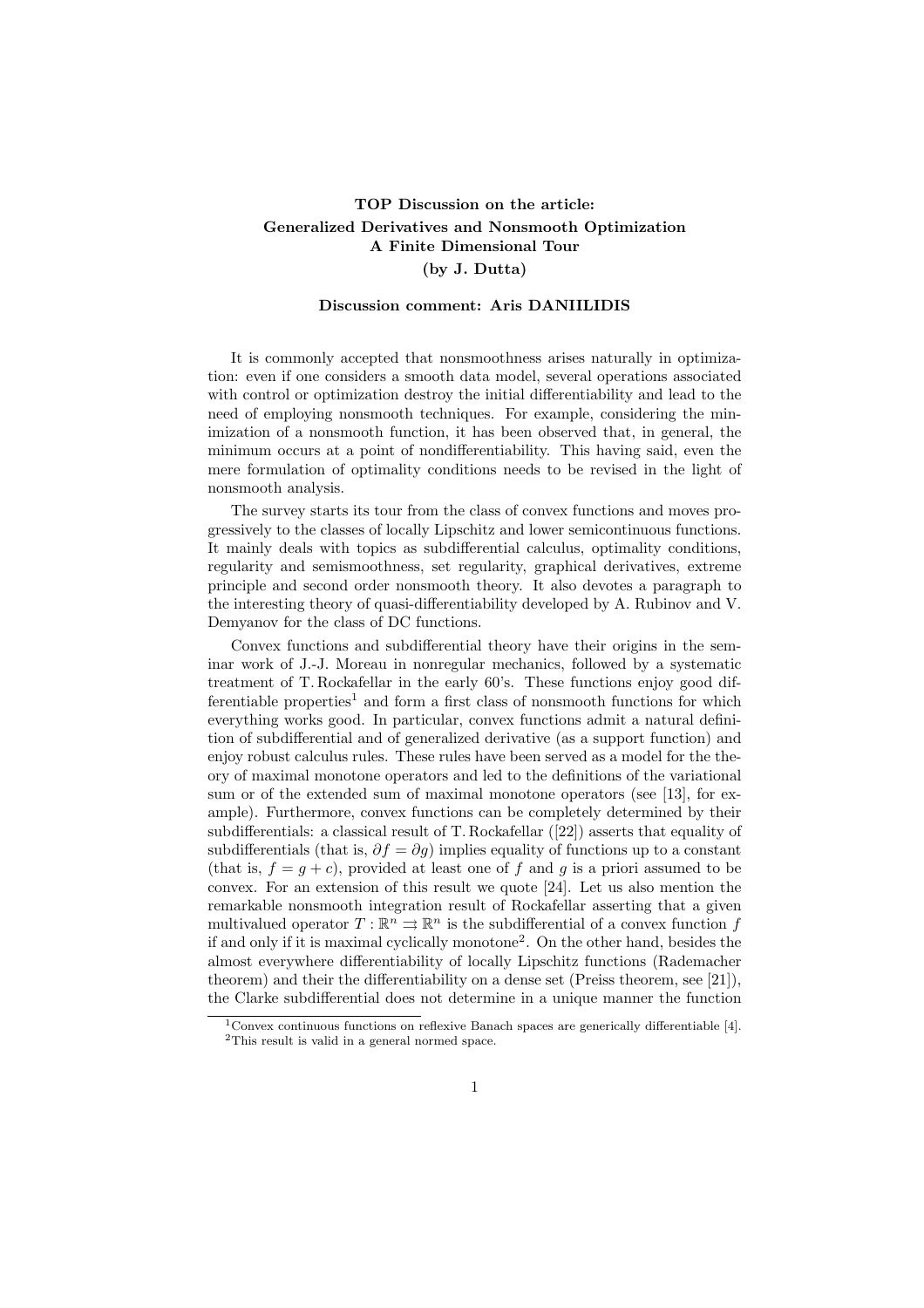(see [7]), unless the function is subdifferentially regular. This having said, it is not surprising that the majority of results concerning locally Lipschitz functions are naturally restricted to subclass of subdifferentially regular functions, as for example the important class of lower- $C<sup>1</sup>$  functions introduced by Spingarn in [23]. Lower- $C<sup>k</sup>$  functions, that is, functions that are locally representable as the maximum of a continuously compactly parameterized family of  $\mathbb{C}^k$  functions defined on the same open set, are a natural extension of both convex continuous functions and of  $C<sup>k</sup>$  functions and enjoy good stability and subdifferentiability properties. Integration of multivalued operators for operators satisfying a weak cyclic monotonicity in the spirit of [22] and giving rise to these functions are established in [15], [11]. Nonsmooth integration results for operators associated to the class of essentially smooth functions are given in [6]. The use of normal cones relates naturally nonsmooth functions to their epigraphs and leads to several classes of set regularity (see [3] for a recent survey).

The subject is vast. As observed by the author, it is practically impossible to deal with or even to mention all possible aspects or developments. The author gives at the end a list of relevant topics that are not treated for practical reasons. Let me add some more topics in that list: the development and implementation of the bundle method for the minimization of nondifferentiable functions  $([16])$ . the important applications of the monotone (or hypomonotone) multivalued operators to the proximal algorithm (see [10] and references therein), the theory of differential inclusions for such operators (see [5]) and its applications to the non-regular mechanics (see [1], for example) or to the Moreau sweeping process (see [9], for example).

Another issue is the overall presentation, which of course can neither be unique nor take into consideration all historical or further developments. Let us mention that an alternative development could have been based on the Ekeland Variational Principle [12], followed by the Borwein-Preiss smooth variational principle [8], and/or the nonsmooth Mean Value Theorem of Lebourg for locally Lipschitz functions or of Zagrodny for lower semicontinuous functions (see [25] or [2]).

Let us finally mention that nonsmoothness seldom occurs in a random manner, but instead often has an underlining structure which can be exploited in optimization. A first step towards this direction has been made by the INRIA team of numerical optimization, headed by C. Lemaréchal, with the introduction of the  $UV$ -Lagrangian together with a first conceptual algorithm for convex functions (see [17], for details). This led to an implementable algorithm (called the fast-track algorithm), proposed by R. Mifflin and C. Sagastizábal (see [20]. for example). Inspiring by similar considerations, A. Lewis introduced the notion of partial smoothness (see [18], [14]) in order to unify several structured optimization problems considered in previous works of J. Burke, M. Overton, F. Oustry and others. As a recent development it is worthmentioned the use of real algebraic geometry techniques in optimization (see [19], for example). Similar attempts are currently under development in other fields as game theory, optimal control and dynamical systems.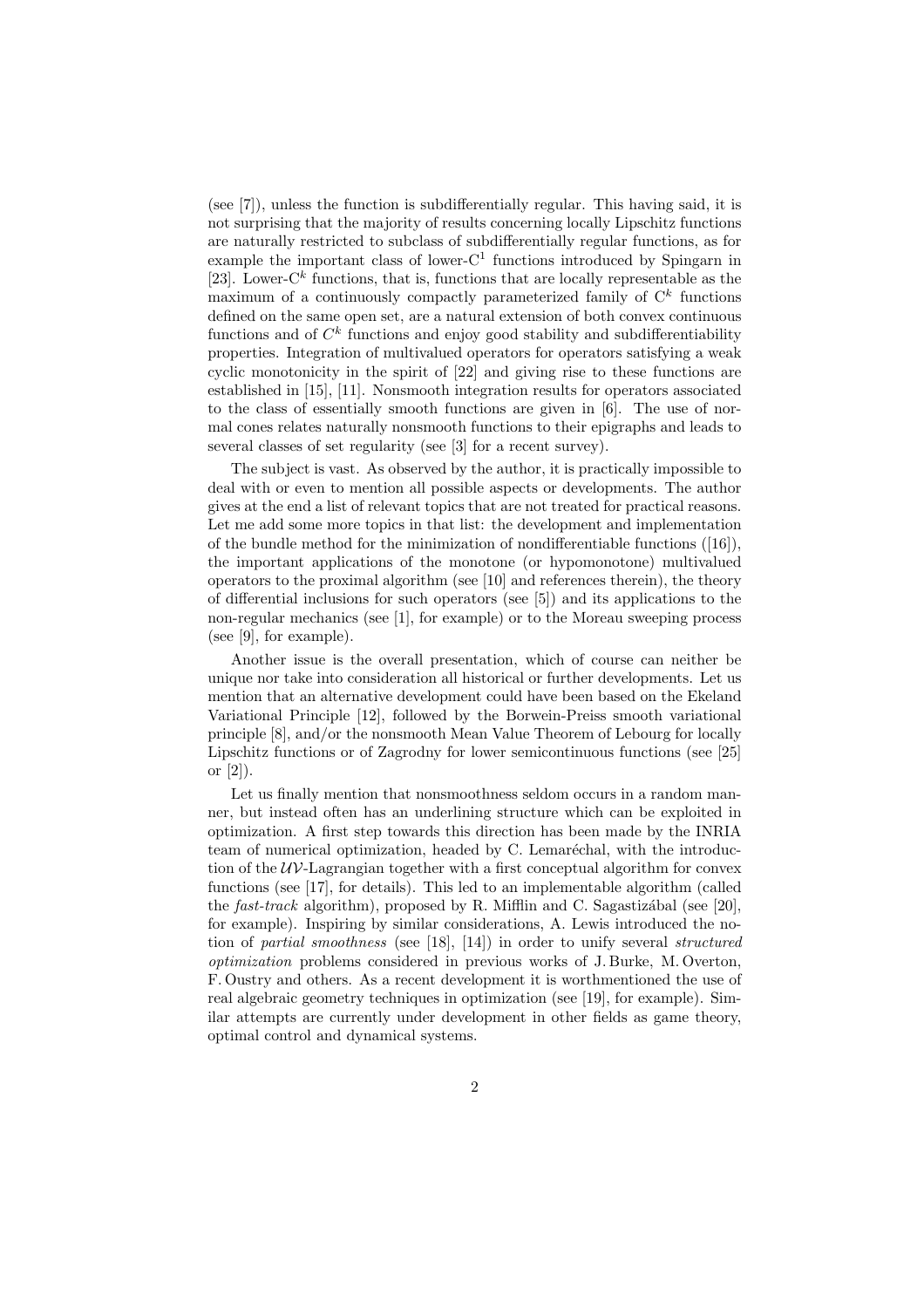## References

- [1] Acary, V. Brogliato, B., Daniilidis, A. & Lemarechal, C., On the Equivalence Between Complementarity Systems, Projected Dynamical Systems and Unilateral Differential Inclusions, Systems & Control Letters (to appear)
- [2] Aussel, D., Corvellec, J.-N. & Lassonde, M., Mean value property and subdifferential criteria for lower semicontinuous functions, Trans. Amer. Math. Soc. 347 (1995), no. 10, 4147–4161.
- [3] Aussel, D., Daniilidis, A. & Thibault, L, Subsmooth sets: functional characterizations and related concepts, Trans. Amer. Math. Soc. 357 (2005), 1275–1301.
- [4] ASPLUND, E., Fréchet differentiability of convex functions,  $Acta Math. 121$ (1968), 31–47.
- [5] BRÉZIS, H., Opérateurs maximaux monotones et semi-groupes de contractions dans les espaces de Hilbert, North-Holland Mathematics Studies 5, New York, 1973.
- [6] Borwein, J., Moors, W. & Shao, Y., Subgradient representation of multifunctions, J. Austral. Math. Soc. 40 (1999), 301–313.
- [7] Borwein, J. & Wang, X., Lipschitz functions with maximal Clarke subdifferentials are generic, Proc. Amer. Math. Soc. 128 (2000), 3221–3229.
- [8] BORWEIN, J. & PREISS, D., A smooth variational principle with applications to subdifferentiability and to differentiability of convex functions, Trans. Amer. Math. Soc. 303 (1987), 517–527.
- [9] Colombo, G. & Monteiro Marques, M., Sweeping by a continuous prox-regular set, J. Differential Equations 187 (2003), 46–62.
- [10] COMBETTES, P.  $&$  PENNANEN, T., Proximal methods for cohypomonotone operators, SIAM J. Control Optim. 43 (2004), 731–742.
- [11] DANIILIDIS, A., GEORGIEV, P. & PENOT, J.-P., Integration of multivalued operators and cyclic submonotonicity, Trans. Amer. Math. Soc. 355 (2003), 177–195.
- [12] EKELAND, I., On the variational principle, *J. Math. Anal. Appl.* 47 (1974), 324–353.
- [13] Garcia, Y., Lassonde, M. & Revalski, J., Extended sums and extended compositions of monotone operators, J. Convex Analysis (to appear).
- [14] Hare, W. & Lewis, A., Identifying active constraints via partial smoothness and prox-regularity, J. Convex Analysis 11 (2004), 251-266.